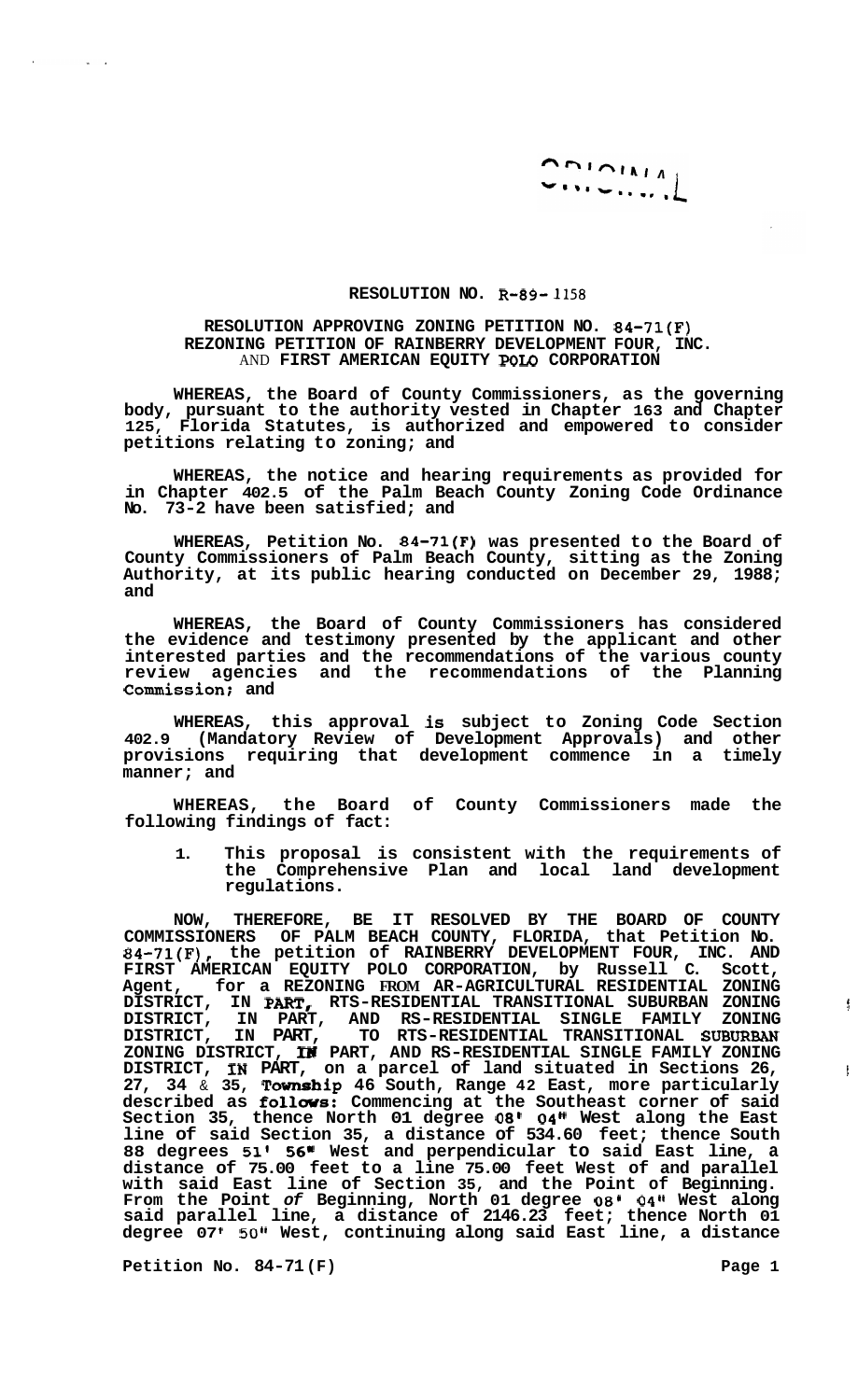**of 2679.84 feet to the North line of said Section 35: thence South 89 degrees 07' 45'' West along said North line, a distance of 2608.14 feet to the North 1/4 corner of said Section 35; thence South 89 degrees 07' 44" West continuing along said North line, a distance of 1291.26 feet to the East line of the West 70.00 feet of the East 1/2 of the Southwest 1/4 of said Section 26; thence North** *00* **degrees 35' 03" West along said East line, a distance of 2700.04 feet to the North line of the Southwest 1/4 of said Section 26; thence along said North line North 89 degrees 15' 53" East, a distance of 598.91 feet: thence North 01 degrees 41' 35" West, a distance of 677.85 feet, thence North 89 degrees 21' 35" East, a distance of 319.07 feet: thence North** *00* **degrees 48' 08" West, a distance of 677.33 feet: thence South 89 degrees 27' 19" West, a distance of 1317.74 feet: thence North** *00* **degrees 31' 48" West, a distance of 1359.04 feet: thence South 89 degrees 38 50'' West, a distance of 497.82 feet: thence South** *00* **degrees 26' 56'' East, a distance of 60 feet: thence South 89 degrees 38' 50" West, a distance of 497.91 feet: thence South** *00* **degrees 22' 04" East, a distance of 2664.76 feet to the West 1/4 corner of said Section 26: thence along the North line of the Southwest 1/4 of said Section 26, North 89 degrees, 15' 53" East, a distance of 1003.37 feet; thence South** *00* **degrees 31' 48'' East, a distance of 70.00 feet to a line 70.00 feet South of and parallel with said North line: thence South 89 degrees 15' 53" West along said parallel line, a distance of 334.522 feet; thence North** *00*  **degrees 28' 33" West a distance of 70.00 feet to said North line: thence South 89 degrees 15' 53" West along said North line, a distance of 668.91 feet to the aforementioned West 1/4 corner of said Section 26; thence South 89 degrees 22' 58" West, along the North line of the Southeast 1/4 of said Section 27, a distance of 2685.34 feet to the North-South 1/4 section line of said Section 27; thence South** *00* **degrees 17 34" East along the said North- South line, a distance of 680.52 feet; thence North 89 degrees 23 I 50" East, a distance of 1343.11 feet to the West line of the East 1/2 of the Southeast 1/4 of said Section 27: thence South** *00*  **degrees 19' 49" East along said West line, a distance of 1361.70 feet; thence South 89 degrees 25' 34" West, a distance of 100%.** *00*  **feet; thence South** *00* **degrees 18'** *08"* **East, a distance of 668.34 feet to the North line of said Section 34; thence South 89 degrees 13 10" West along said North line, a distance of 308.64 feet to the North 1/4 corner of said Section 34: thence South 01 degrees 03' 59" East along the North-South 1/4 section of line of said Section 34, a distance of 1388.00 feet to the North line of the Southwest 1/4 of the Northeast 1/4 of said Section 34; thence North 89 degrees 23' 45n East along said North line, a distance of 1310.00 feet to the East line of the Southwest 1/4 of the Northeast 1/4 of said Section 34: thence South 01 degrees 03' 5gn East along said East line, a distance of 1287.91 feet to the South line of the Northeast 1/4 of said Section 34; thence North 89 degrees 23' 45" East along said South line, a distance of 1376.11 feet to the East 1/4 corner of. said Section 34: thence North 89 degrees 04' 44" Bast along the East-West 1/4 section line of said Section 35, a distance of 2763.08 feet, thence South**  *00* **degrees 13' 47'' East a distance of 2655.00 feet to a line 25.00 feet North of and parallel with the South line of said Section 35; thence North 89 degrees 06' 02" East along said parallel line, a distance of 1633.38 feet: thence North 10 degrees 28' 56" East a distance** *of* **509.20 feet, thence North 21** 

**Petition No. 84-71(F) Page 2** 

Ì